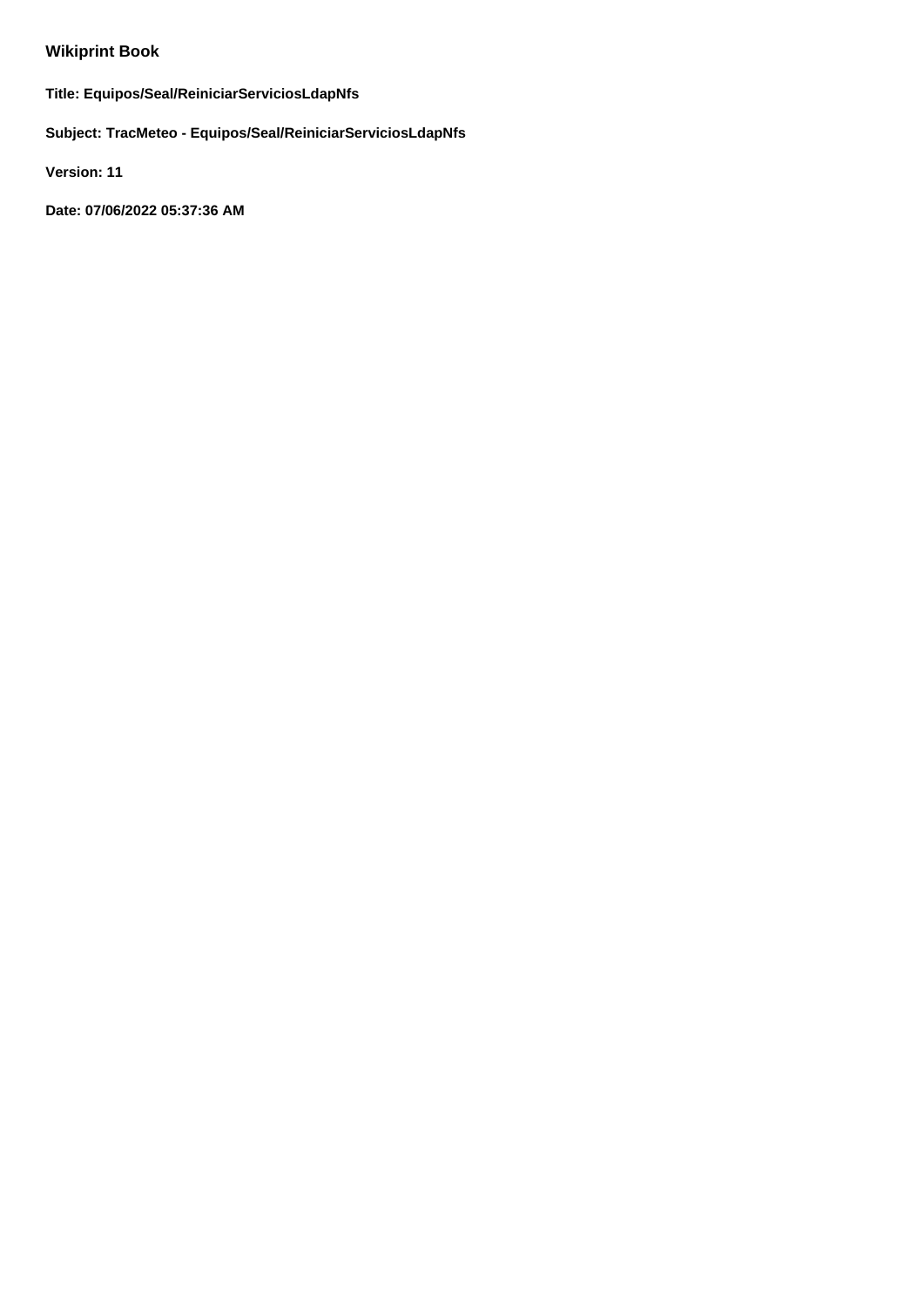## **Table of Contents**

Problema Stale file handle 33 Problema usuarios aparecen como nobody 3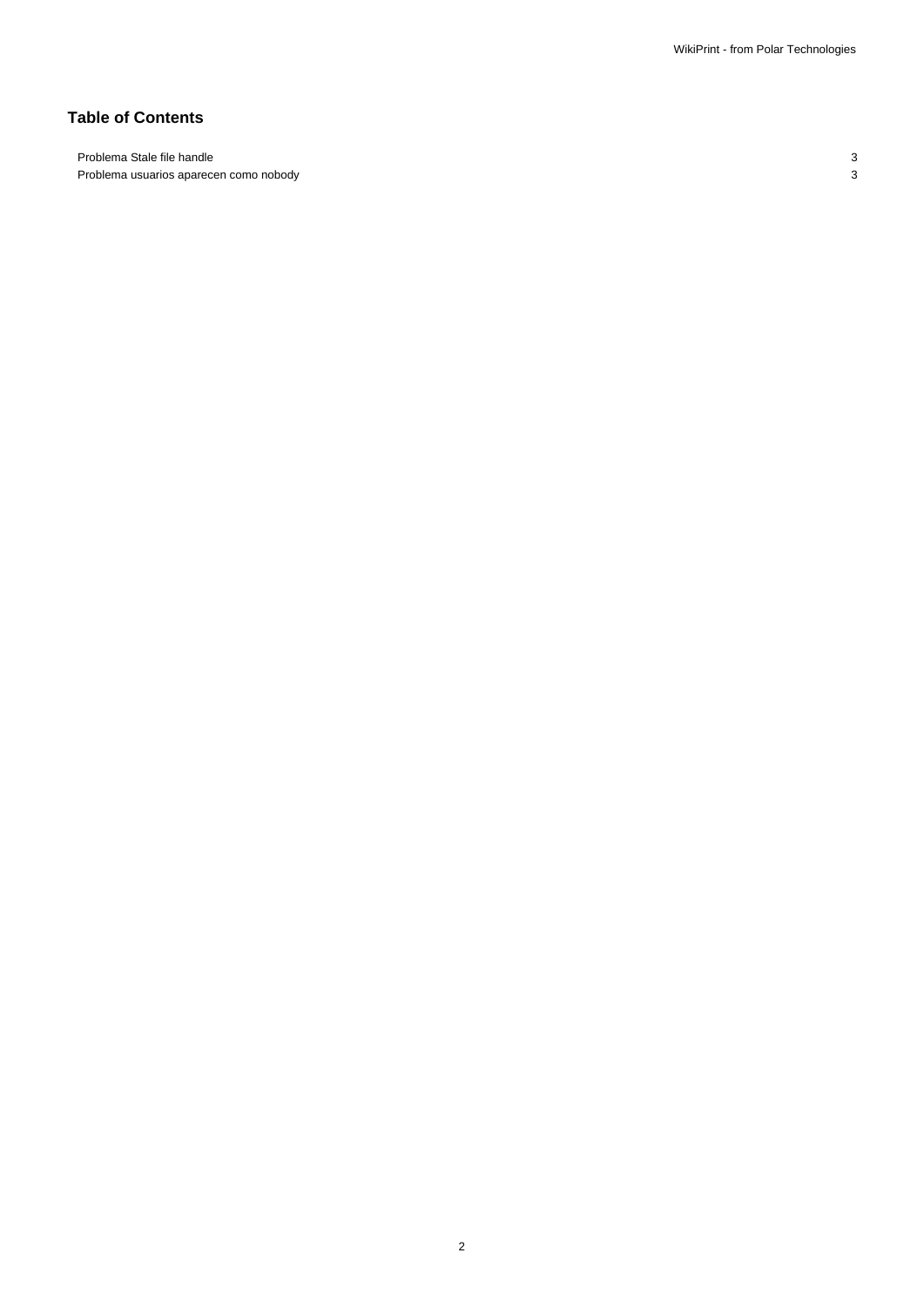### **Problema Stale file handle**

• **Problema:**: Después de reiniciar Seal varios nodos muestran con el mensaje "Stale file handle" cuando se intenta mostrar contenido de un directorio. **Soluccion**: Forzar el desmontaje del directorio:

umount -fl /vols/seal

### **Problema usuarios aparecen como nobody**

- **Problema:** En océano **los usuarios aparecen como nobody.**
- **Razón:** Tras un apagón y varios intentos por parte de seal de comunicarse con chueca atraves de Ldap, seal puso el servicio de ldap en estado de "maintenance"

```
admin@seal:/oceano$ sudo svcs -xv svc:/network/ldap/client:default
Password:
svc:/network/ldap/client:default (LDAP client)
State: maintenance since February 6, 2013 03:17:25 PM CET
Reason: Start method failed repeatedly, last died on Killed (9).
 See: http://illumos.org/msg/SMF-8000-KS
 See: man -M /usr/share/man -s 1M ldap_cachemgr
 See: /var/svc/log/network-ldap-client:default.log
Impact: This service is not running.
```
#### • **Solucion:**

Poner a funcionar el Ldap:

admin@seal:/oceano/gmeteo\$ sudo svcadm clear svc:/network/ldap/client:default

#### Aun así no funciona, **los usuarios aparecen como nobody en oceano**

- 1. desmonto forzadamente (umount -fl) en oceano /vols/seal
- 2. paro samba y autofs en oceano.
- 3. y reinicio los servicios de nfs/server y de mapid de seal.

svcs -l svc:/network/nfs/server:default

| fmri        | svc:/network/nfs/server:default                           |
|-------------|-----------------------------------------------------------|
| name        | NFS server                                                |
| enabled     | true (temporary)                                          |
| state       | online                                                    |
| next_state  | none                                                      |
| state_time  | February 6, 2013 03:17:28 PM CET                          |
| logfile     | /var/svc/log/network-nfs-server:default.log               |
| restarter   | svc:/system/svc/restarter:default                         |
| contract id | 107                                                       |
| dependency  | require any/error svc:/milestone/network (online)         |
| dependency  | require all/error svc:/network/nfs/nlockmqr (online)      |
| dependency  | optional_all/error svc:/network/nfs/mapid (online)        |
| dependency  | require_all/restart svc:/network/rpc/bind (online)        |
| dependency  | optional_all/none svc:/network/rpc/keyserv (disabled)     |
| dependency  | optional_all/none svc:/network/rpc/gss (online)           |
| dependency  | optional_all/none svc:/network/shares/group (multiple)    |
| dependency  | optional_all/none svc:/system/filesystem/reparse (online) |
| dependency  | require all/error svc:/system/filesystem/local (online)   |
|             |                                                           |